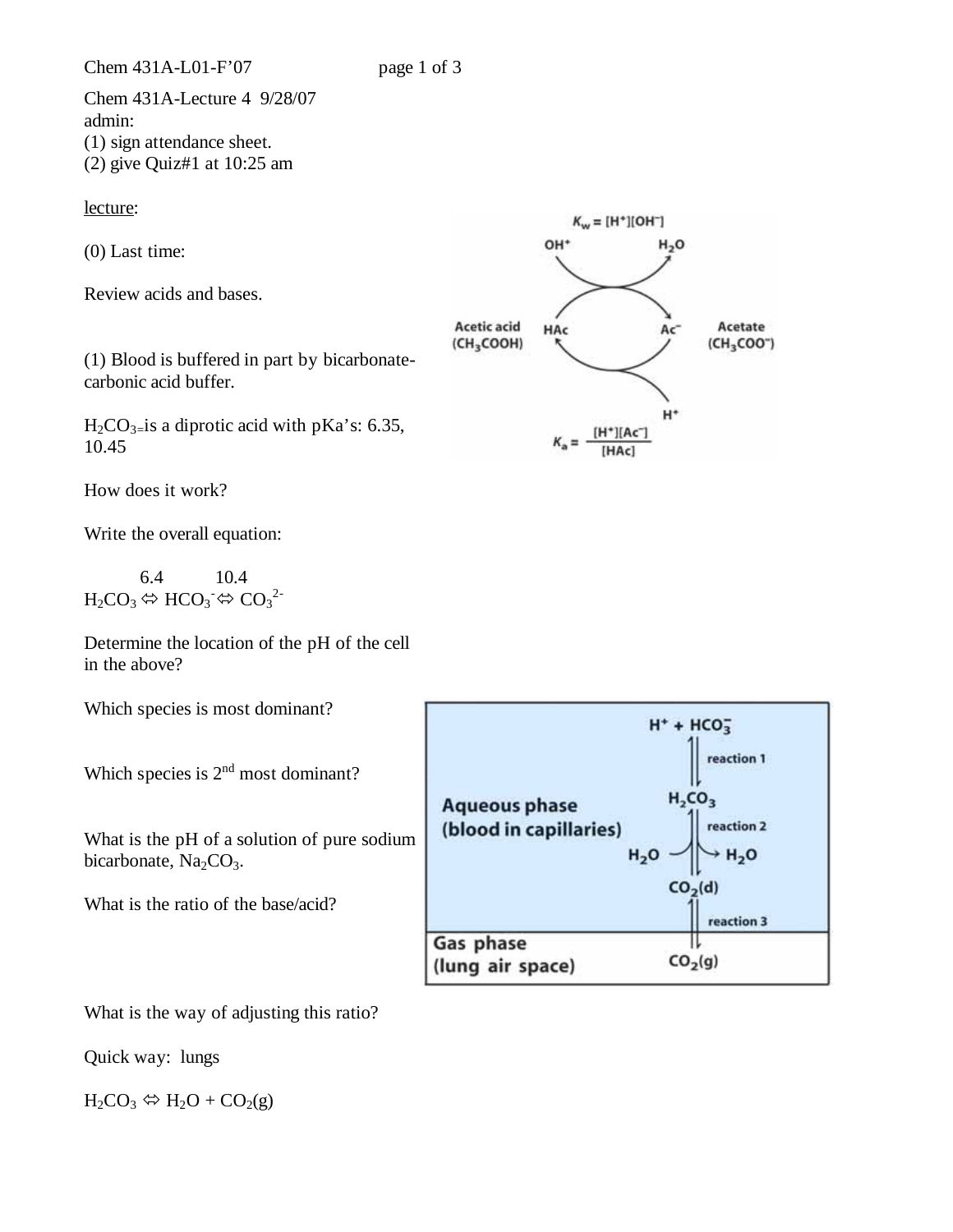Slow way: kidneys

 $HCO<sub>3</sub><sup>-</sup>$  (plasma)  $\Leftrightarrow HCO<sub>3</sub>$  (urine)

Role of pH in the enzymes:

Suppose the protonated form of the protein is the active enzyme. And the acidic group has a  $pK_a$  of 3.5, what is the expected graph of activity vs pH?





What types of enzymes would be like this?

What if the basic form is the active enzyme?

What if active form must have 2 groups HA ( $pKa = 5$ ) and B ( $pKa$  of  $HB^+ = 8$ ) what is the expected graph of activity vs pH?

Bioenergetics introduction:

## **Thermodynamics**:

-concise, elegant and rigorous description of the various forms of energy and how tit affects matter on the macroscopic level as opposed to the molecular level. (it deals with large amounts of matter (compared to